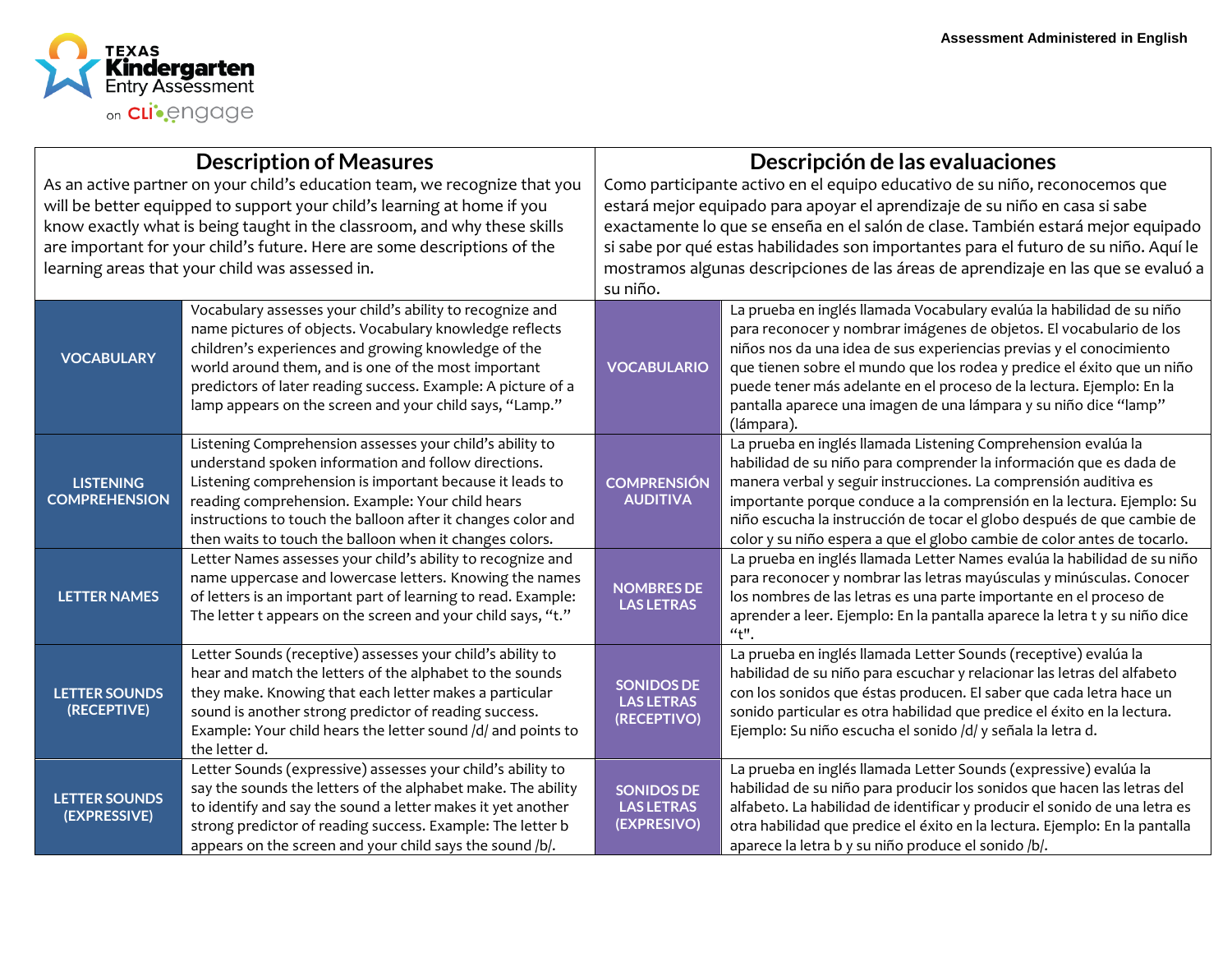| <b>BLENDING</b><br>(RECEPTIVE)  | Blending (receptive) assesses your child's ability to hear and<br>identify the blended or combined sounds that make a word.<br>Children need to be able to hear how individual sounds<br>make up words when learning to read and write. Example:<br>Your child sees four pictures and hears the names of the<br>pictures: bat, baby, backpack, and ball. Your child hears<br>directions to point to the picture that the sounds /b/ and /all/<br>make, and points to the picture of the ball. | <b>COMBINACIÓN</b><br><b>DE SONIDOS</b><br>(RECEPTIVO) | La prueba en inglés llamada Blending (receptive) evalúa la habilidad de<br>su niño para escuchar e identificar los sonidos mezclados o combinados<br>que forman una palabra. Los niños necesitan tener la habilidad de<br>escuchar la manera en que los sonidos individuales componen las<br>palabras cuando están aprendiendo a leer y escribir. Ejemplo: Su niño<br>ve cuatro imágenes y escucha los nombres de las imágenes: bat (bate),<br>baby (bebé), backpack (mochila) y ball (pelota). Su niño escucha la<br>instrucción de señalar la imagen que hace los sonidos /b/ y /all/ y su niño<br>señala la imagen de ball (pelota). |
|---------------------------------|-----------------------------------------------------------------------------------------------------------------------------------------------------------------------------------------------------------------------------------------------------------------------------------------------------------------------------------------------------------------------------------------------------------------------------------------------------------------------------------------------|--------------------------------------------------------|-----------------------------------------------------------------------------------------------------------------------------------------------------------------------------------------------------------------------------------------------------------------------------------------------------------------------------------------------------------------------------------------------------------------------------------------------------------------------------------------------------------------------------------------------------------------------------------------------------------------------------------------|
| <b>BLENDING</b><br>(EXPRESSIVE) | Blending (expressive) assesses your child's ability to blend<br>parts of a word or individual sounds to make a word. This<br>skill is important for children when learning to read and<br>write. Example: Your child is asked to put together the<br>sounds /r/, /o/, /b/, /o/, /t/ and says the word "robot."                                                                                                                                                                                | <b>COMBINACIÓN</b><br><b>DE SONIDOS</b><br>(EXPRESIVO) | La prueba en inglés llamada Blending (expressive) evalúa la habilidad<br>de su niño para combinar partes de una palabra o sonidos individuales<br>para formar una palabra. Esta habilidad es importante para los niños<br>mientras aprenden a leer y a escribir. Ejemplo: Se le pide a su niño que<br>junte los sonidos /r/, /o/, /b/, /o/, /t/ y que diga la palabra "robot".                                                                                                                                                                                                                                                          |
| <b>SPELLING</b>                 | Spelling assesses your child's early ability to use letters and<br>letter sounds to write words. Trying to spell words requires<br>many skills including listening to simple words,<br>understanding the sound of the letters in the word, and<br>forming the letters in the word from left to right. It is highly<br>related to later success in reading and writing. Example:<br>Your child hears the word "hat," sees a picture of a hat, and<br>then writes the word.                     | <b>ORTOGRAFÍA</b>                                      | La prueba en inglés llamada Spelling evalúa la habilidad temprana de su<br>niño para usar letras y sonidos de letras para escribir palabras. Intentar<br>deletrear palabras requiere muchas habilidades, incluyendo escuchar<br>palabras sencillas, comprender el sonido de las letras de la palabra y<br>formar las letras de la palabra de izquierda a derecha. Está muy<br>relacionado con el éxito más adelante en la lectura y la escritura.<br>Ejemplo: Su niño escucha la palabra "hat" (sombrero), ve una imagen<br>de un sombrero y luego escribe esa palabra en inglés.                                                       |
| <b>DECODING</b>                 | Decoding assesses your child's ability to read words by<br>sounding them out rather than knowing the whole word<br>from memory. This is a more advanced skill that leads to<br>reading success. Example: Your child sees the printed letters<br>l-a-p and says the word "lap."                                                                                                                                                                                                                | <b>DECO-</b><br><b>DIFICACIÓN</b>                      | La prueba en inglés llamada Decoding evalúa la habilidad de su niño<br>para leer palabras al pronunciarlas en lugar de saberlas de memoria.<br>Esta es una habilidad más avanzada que conduce al éxito con la lectura.<br>Ejemplo: Su niño ve las letras l-a-p impresas y dice la palabra "lap".                                                                                                                                                                                                                                                                                                                                        |
| <b>MATH - PART 1</b>            | Math - Part 1 assesses your child's knowledge of counting<br>and identifying numbers. These skills are the foundation for<br>children to succeed with more complex math skills as they<br>get older. Example: Your child counts, identifies numbers,<br>adds, and subtracts.                                                                                                                                                                                                                  | <b>MATEMÁTICAS</b><br>- PARTE 1                        | La prueba en inglés llamada Math - Part 1 evalúa las habilidades de su<br>niño para contar e identificar números. Estas habilidades son la base<br>para que los niños tengan éxito con las habilidades matemáticas más<br>complejas a medida que crecen. Ejemplo: Su niño cuenta, identifica<br>números, suma y resta.                                                                                                                                                                                                                                                                                                                  |
| <b>MATH - PART 2</b>            | Math - Part 2 assesses your child's knowledge of math skills,<br>such as identifying larger two-digit numbers, shapes, and<br>patterns. These skills are the foundation for children to<br>succeed with more complex math skills as they get older.<br>Example: Your child recognizes shapes, completes a<br>pattern, and names the position of an object in a series (for<br>example, the elephant is first in line).                                                                        | <b>MATEMÁTICAS</b><br>$-$ PARTE 2                      | La prueba en inglés llamada Math - Part 2 evalúa algunas habilidades<br>matemáticas de su niño, tales como identificar números más grandes<br>de dos dígitos, figuras geométricas y patrones. Estas habilidades son la<br>base para que los niños tengan éxito con las habilidades matemáticas<br>más complejas a medida que crecen. Ejemplo: Su niño reconoce<br>formas, completa un patrón y nombra la posición de un objeto dentro<br>de una serie (por ejemplo, el elefante es el primero en la fila).                                                                                                                              |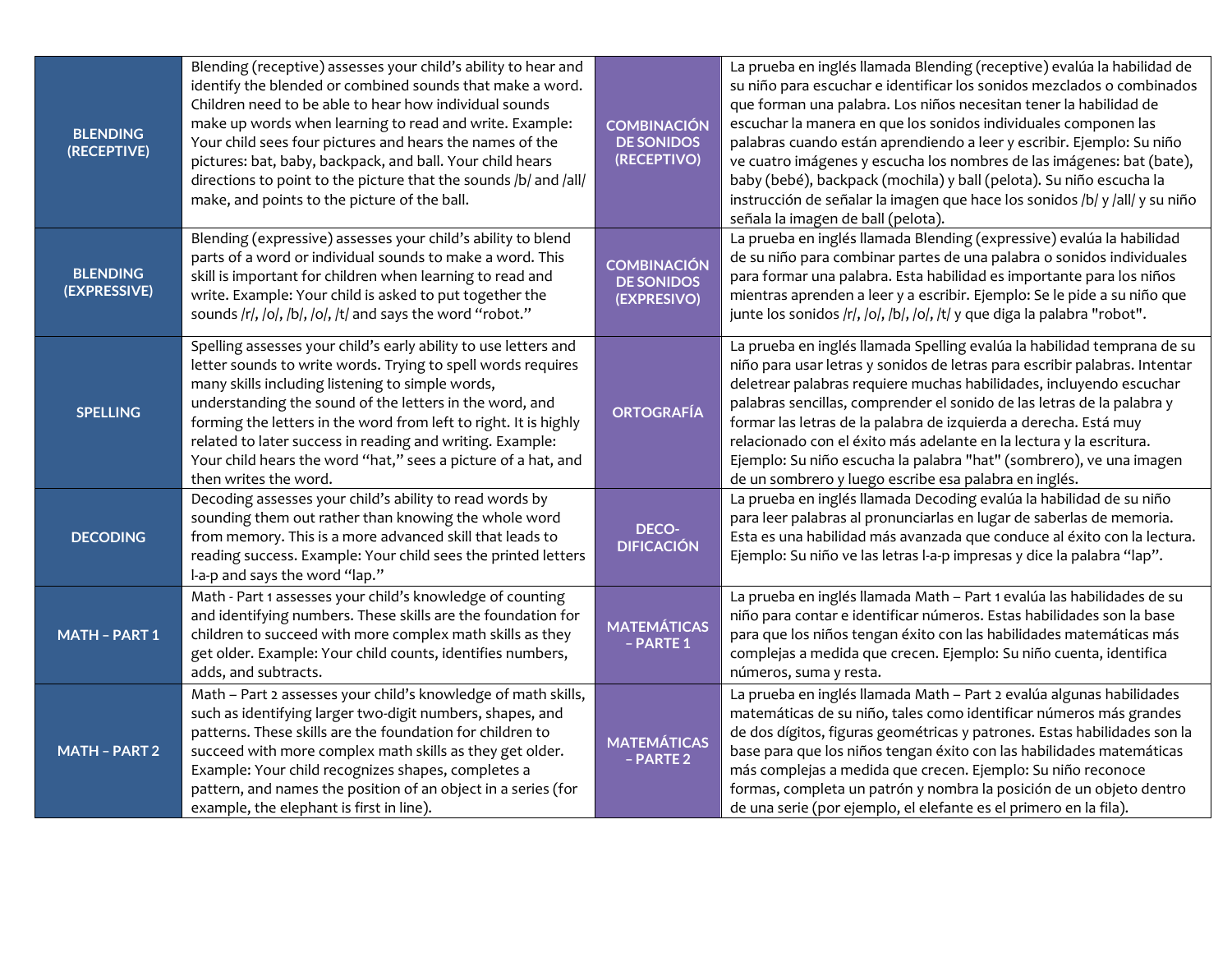| <b>SCIENCE</b>                                             | Science assesses your child's understanding of physical<br>science, life science, Earth and space science, and the<br>engineering applications of science. Exposing young<br>children to science and engineering topics makes the most<br>out of their natural curiosity about the surrounding world.<br>Example: Your child sees three pictures-a cup, a mirror and<br>a flower-and picks the flower when asked which one of<br>these is a living thing.                                          | <b>CIENCIAS</b>                                  | La prueba en inglés llamada Science evalúa la habilidad de su niño para<br>comprender conceptos de las ciencias físicas, ciencias biológicas,<br>ciencias de la tierra y del espacio y las aplicaciones de las ciencias en la<br>ingeniería. Cuando exponemos a los niños pequeños a temas de ciencia<br>e ingeniería, podemos aprovechar más su curiosidad natural acerca del<br>mundo que los rodea. Ejemplo: Su niño ve tres imágenes—una taza, un<br>espejo y una flor- y escoge la imagen de la flor cuando se le pregunta<br>cuál de ellas es un ser viviente.                                      |
|------------------------------------------------------------|----------------------------------------------------------------------------------------------------------------------------------------------------------------------------------------------------------------------------------------------------------------------------------------------------------------------------------------------------------------------------------------------------------------------------------------------------------------------------------------------------|--------------------------------------------------|-----------------------------------------------------------------------------------------------------------------------------------------------------------------------------------------------------------------------------------------------------------------------------------------------------------------------------------------------------------------------------------------------------------------------------------------------------------------------------------------------------------------------------------------------------------------------------------------------------------|
| <b>WORKING</b><br><b>MEMORY</b>                            | Working Memory assesses your child's ability to process and<br>remember one to three pieces of information at a time.<br>Working Memory assesses part of a set of skills known as<br>executive functioning, or skills your child uses to plan,<br>problem solve, and follow classroom and school rules.<br>Example: Your child sees pictures of cars parked in a certain<br>spot. In the next view, the car disappears and your child<br>must remember where the car was parked.                   | <b>MEMORIA DE</b><br><b>TRABAJO</b>              | La prueba en inglés llamada Working Memory evalúa la habilidad de su<br>niño para procesar y recordar de uno a tres datos de información a la<br>vez. La memoria de trabajo evalúa parte de un conjunto de habilidades<br>conocidas como funcionamiento ejecutivo o habilidades que su niño<br>usa para planificar, resolver problemas y seguir las reglas del aula y de<br>la escuela. Ejemplo: Su niño ve fotos de autos estacionados en un lugar<br>determinado. En la siguiente imagen, el automóvil desaparece y su niño<br>debe recordar dónde estaba estacionado.                                  |
| <b>INHIBITION</b>                                          | Inhibition assesses your child's ability to withhold, or stop, a<br>response or action. Inhibition assesses part of a set of skills<br>known as executive functioning, or skills your child uses to<br>plan, problem solve, and follow classroom and school rules.<br>Example: Your child only touches or clicks on the butterflies<br>that appear on the screen and ignores the bees that appear.                                                                                                 | <b>INHIBICIÓN</b>                                | La prueba en inglés llamada Inhibition evalúa la habilidad de su niño<br>para retener o parar una respuesta o acción. La inhibición evalúa parte<br>de un conjunto de habilidades conocidas como funcionamiento<br>ejecutivo o habilidades que su niño usa para planificar, resolver<br>problemas y seguir las reglas del aula y de la escuela. Ejemplo: Su niño<br>solamente toca o hace clic en las mariposas que aparecen en la pantalla<br>e ignora las abejas que aparecen.                                                                                                                          |
| <b>ATTENTION</b>                                           | Attention assesses your child's ability to stay on task and<br>focus their attention. Attention is part of a set of skills<br>known as executive functioning, or skills that children use to<br>plan, problem solve, and follow classroom and school rules.<br>Example: Your child is shown a group of five pictures<br>including a block, a teddy bear, a shovel, a hat, and shoe.<br>Your child is then shown one of these pictures and is asked<br>to pick the matching picture from the group. | <b>ATENCIÓN</b>                                  | La prueba en inglés llamada Attention evalúa la habilidad de su niño<br>para mantenerse enfocado. La atención es parte de un conjunto de<br>habilidades conocidas como funcionamiento ejecutivo o habilidades<br>que su niño usa para planificar, resolver problemas y seguir las reglas<br>del aula y de la escuela. Ejemplo: A su niño se le muestra un grupo de<br>cinco imágenes que incluyen un bloque, un oso de peluche, una pala,<br>un sombrero y un zapato. Luego se le muestra una de estas imágenes y<br>se le pide que elija la imagen que corresponda con una de las imágenes<br>del grupo. |
| <b>SOCIAL AND</b><br><b>EMOTIONAL</b><br><b>COMPETENCE</b> | Social and Emotional Competence assesses social and<br>emotional skills that set up your child to be successful in the<br>classroom and school environment. Example: The teacher<br>marks "rarely," "sometimes," or "consistently" when<br>observing your child's ability to ask for help, join and engage<br>in activities, initiate conversations, and recognize and name<br>feelings in self and others                                                                                         | <b>COMPETENCIA</b><br>SOCIO-<br><b>EMOCIONAL</b> | La prueba en inglés llamada Social and Emotional Competence evalúa<br>las habilidades sociales y emocionales que preparan a su niño para<br>tener éxito en el aula y en el entorno escolar. Ejemplo: El maestro<br>marca "Rarely/Rara vez", "Sometimes/Ocasionalmente" o<br>"Consistently/Consistentemente" cuando observa la habilidad de su<br>niño para pedir ayuda, unirse y participar en actividades, iniciar<br>conversaciones y reconocer y nombrar sus propios sentimientos y los<br>de demás.                                                                                                   |